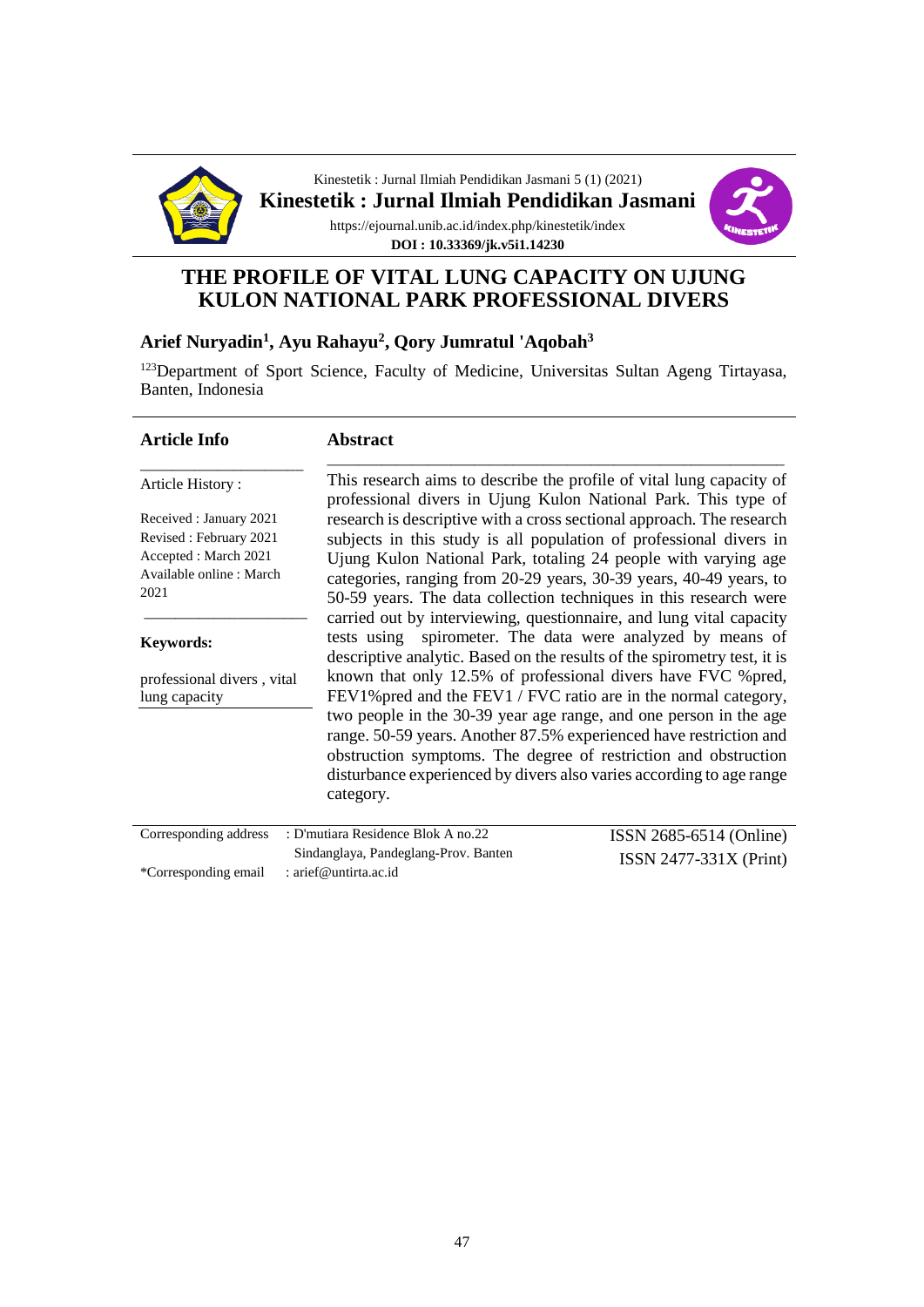### **INTRODUCTION**

Diving is a sport that has a high risk due to air pressure when the body enters the water, the more the body enters the water, the greater the pressure. Some techniques such as Equalizing are the body's way of balancing it by channeling air from the airways through the Eustachian tubes. Professional divers must be familiar with this technique because besides having to master several diving techniques, they must also have a legally recognized license. A diver has a good vital lung capacity, of course it is very important, because at the time of diving will help a stable endurance. Oxygen (O2) intake when the body is doing activities will help so that the muscles do not experience fatigue, this condition is of course very important if divers have good vital lung capacity.

Through the Decree of the Minister of Forestry Number: 284 / Kpts-II / 1992 dated February 26, 1992, Ujung Kulon was designated as the Ujung Kulon National Park with a total area of 122,956 Ha consisting of land area 78,619 Ha and waters 44,337 Ha. The professional divers of Ujung Kulon National Park have a very important task in preserving the environment, one of which is to carry out underwater conservation, with an area of 44,337 hectares of water and a member of 18 divers under the Department of Maritime Affairs. If divers have good vital lung capacity, it will greatly assist divers in carrying out their duties.

The vital capacity of the lungs can also be said to be the quality of the lungs, to have a good vital lung capacity is to maintain lung function. Maintaining lung function, one of which is doing sports or regular physical activity, diving is an example of getting a good vital lung capacity. Zn, Amin, & Thufeilsyah (2014) explain that Vital Capacity (VC) is the maximum amount of air that can be exhaled after maximum inspiration: VC =  $TV + IRV + ERV$  (Should be 80% of TLC). In adult males, the vital capacity of the lungs amounts to about 4800 ml.

Spirometry examination is an examination that aims to measure the individual static and dynamic lung volume using a device called a spirometer. Several types of simple electronic spirometer, such as the Spirometer Contect can measure precisely certain parameters related to Vital Capacity (VC), including Forced Vital Capacity (FVC), Forced Expiratory Volume 1 (FEV1), FEV1/ FVC Ratio, and Peak Expiratory Flow (PEF). According to Amin (2013) in Bakhtiar, Irviana, & Tantri (2017), the spirometer cannot make a specific diagnosis but can determine the presence of obstructive and restrictive disorders and can estimate the degree of abnormality.

Spirometry is a method for screening lung diseases that can also be used in determining chest strength and function, detecting various respiratory diseases, especially due to environmental pollution and cigarette smoke (Herman, 2016).

According to Zn, Amin, & Thufeilsyah (2014), normal lung function will show the results of FVC% pred> 80%, FEV1% pred> 80%, and FEV1 /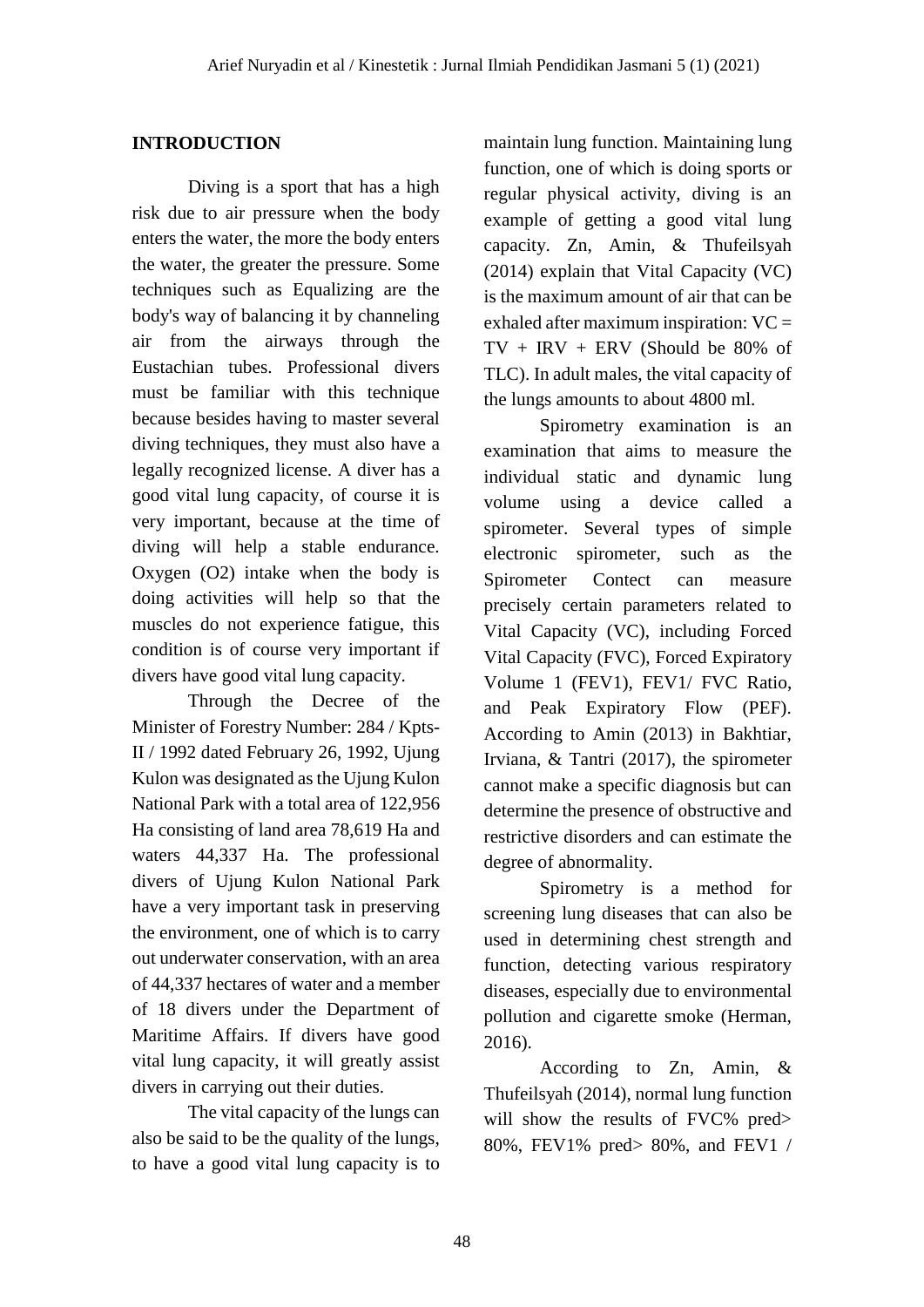FVC> 70%. If the three values are less than these parameters, then lung function can be categorized as having impaired physiological function, either restriction, obstruction, or a combination of restriction-obstruction.

Based on the information obtained by the author, the divers in Ujung Kulon National Park do not yet know what the vital capacity of the lungs is like, with the smoking habit of divers as one of the factors that affect the vital capacity of the lungs to be bad. By using a vital lung capacity measuring instrument, namely Spirometry, the author wants to contribute which is useful for measuring the level of vital lung capacity of professional divers in Ujung Kulon National Park and then a vital lung capacity profile will be created for professional divers that can be used as learning and evaluation of professional divers.

# **METHODS**

This research is a descriptive study using a cross sectional approach. Descriptive research is a research method that seeks to describe the object or subject under study in accordance with what it is, with the aim of systematically describing the facts and characteristics of the object under study accurately. In this case, descriptive research was carried out to systematically describe the facts and what they are according to the characteristics of the vital lung capacity of professional divers in Ujung Kulon National Park.

## **Participants**

In this study, the subjects were all 24 professional divers in Ujung Kulon National Park, which was proven by a license or certification of diving expertise whose legality was recognized according to applicable regulations.

### **Sampling Procedures**

This study uses several data collection techniques, including: 1) Observation, namely by direct observation to the research location to obtain information related to the research problem; 2) Interviews, namely by asking test participants directly with questions that have been prepared in advance in order to obtain actual information regarding the research problem; 3) Questionnaires (adapt by Arikunto, 2010), namely by means of test participants filling in the question posed by researchers who will serve as research respondents and as supporting data; and 4) Spirometry test, which is a test to measure the vital capacity of the lungs for divers. Spirometry test to measure the vital capacity of the lungs with a digital spirometer.

## **Design or Data Analysis**

The data analysis technique is done by describing the research data that was successfully obtained from data collection, the next step is to analyze and describe the data so that the data can be drawn a conclusion. In this study, the statistical analysis used is a descriptive technique with a percentage to identify, describe and describe the profile of the vital lung capacity of professional divers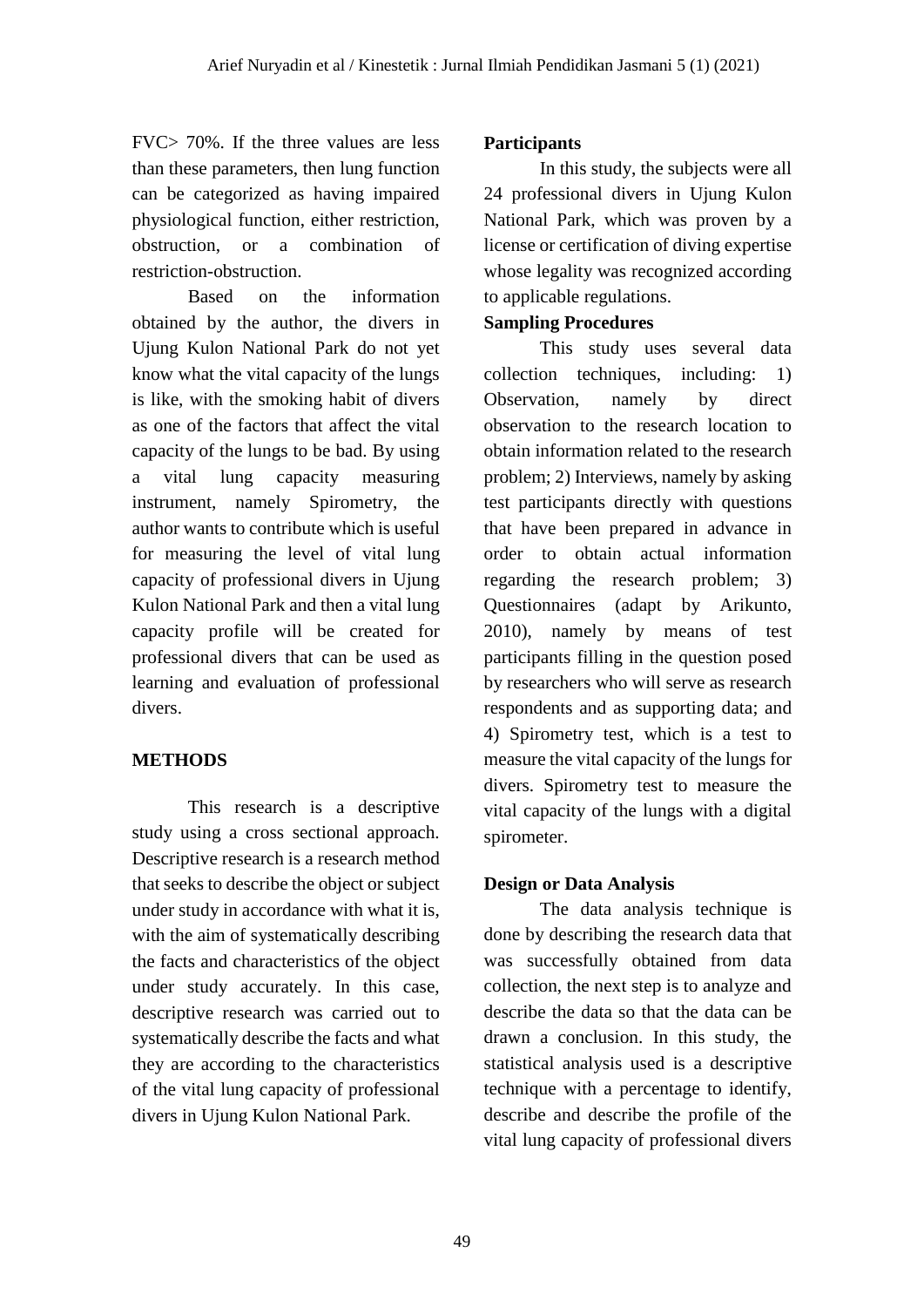in Ujung Kulon National Park as it is without making generalized conclusions or generalizations (Sugiyono 2015: 207).

## **RESULT**

Based on the results of the research in table 1, it can be seen that the majority of TNUK professional divers are in the 30-39 year age category, which is 11 people with a percentage of 46%, while the most are in the 20-29 year age category with a percentage of 4%. The youngest diver is 20 years old while the oldest is 59 years old.

The data in table 2 shows the average FEV1, FVC and FEV1 / FVC ratios based on age categories. The highest average value of FEV1 / FVC ratio is in the 30-39 year age category, which is 81.59% and the lowest is in the 50-59 year age category, which is 71.57%. The highest predictive value of FEV1% is in the 30-39 year age category, which is 71.76% and the lowest is in the 50-59 year age category, which is 55.29%. Meanwhile, the highest predictive value of FVC% was in the 40- 49 year age category, namely 81.53% and the lowest was in the 50-59 year age category, which was 66.19%.

Based on the data in table 2, it can be seen that in all age categories, only the FEV1/ FVC ratio value is in the normal category, while the FVC% pred and FEV1% pred values are below the normal parameter values. This indicates a disruption of pulmonary function in divers. The 20-29 year age category had the highest FEV1 / FVC ratio value, followed by the 30-39 year old category, 40-49 year old category, and the lowest was the 50-59 year age category.

Based on table 3, it is known that only 12.5% of professional divers have FVC %pred, FEV1%pred and the FEV1 / FVC ratio are in the normal category, two people in the 30-39 year age range, and one people in the age range 50-59 years.

The data in Table 4 contain the mean distribution of the FVC% pred value, which shows the degree of restriction across all age categories. The data in these tables show that 100% of divers in the 20-29 year age category experience moderate restriction. In the 30-39 year age category, 50% of divers experience moderate restriction and 50% have moderate-severe restriction. As many as 50% of divers in the 40-49 year age category have mild restrictions, while the other 50% experience moderatesevere restrictions. In the 50-59 year age category, 60% of divers have moderate restrictions, and 40% experience severe restrictions.

Furthermore, the data in Table 5 contain the distribution of the mean FEV1% pred that indicates the degree of obstruction in various age categories. The data in these tables show that 100% of the divers in the 20-29 year age category have moderate obstruction. In the 30-39 year age category, 44.4% of divers had mild obstruction, 33.4% had moderate obstruction, 11.1% had moderate to severe obstruction, and 11.1% had severe obstruction. In the 40-49 year age category, 50% of divers have mild obstruction, and another 50% have moderate obstruction. Meanwhile, in the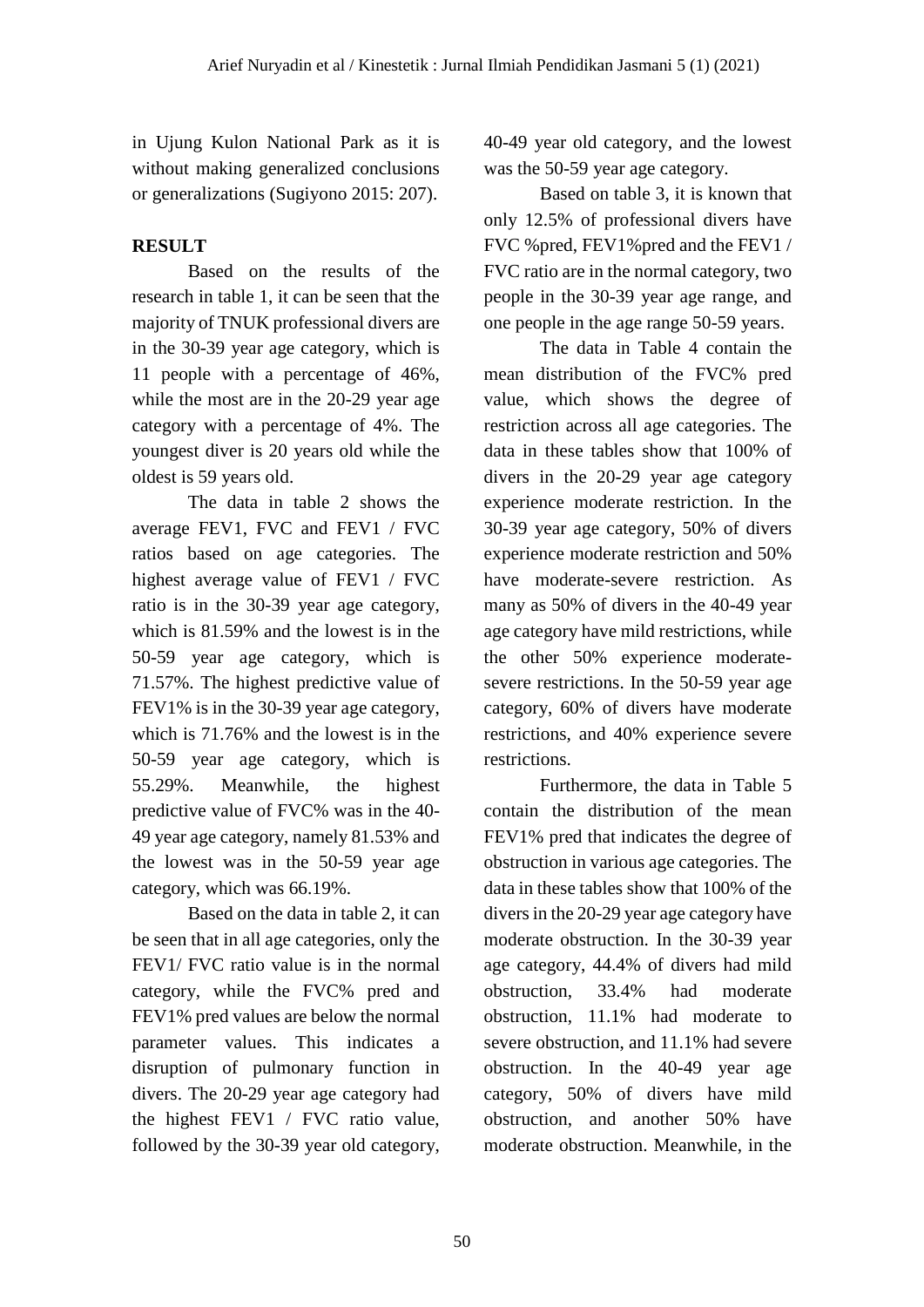50-59 year age category, 16.6% of divers had mild obstruction, 33.4% had moderate-severe obstruction, and 50% had severe obstruction.

Based on the data from the results of this study, it is known that the higher a person's age, the lower the FEV1 / FVC ratio value, as shown in table 2. According to Mawi (in Situmorang, 2014), the increasing age, the average value of FVC drop. Neil & David (2005) and Syaifuddin (2006) stated that age is one of the factors that influence lung function. The body can experience decreased lung function after the age of 30 years, where each year the surface area of the lungs will be reduced by 4%. Increasing age accompanied by poor environmental conditions and the possibility of suffering from a disease can increase the risk of decreased lung function. This is in line with the data listed in Table 4 regarding the degree of restriction, and Table 5 regarding the degree of obstruction experienced by divers by age category.

In addition, the results of a spirometric examination can also be used in determining chest strength and function, detecting various respiratory diseases, especially due to environmental pollution and cigarette smoke (Herman, 2016). This is evidenced by the results of interviews with the divers which showed that 87.5% or as many as 21 divers were active smokers.

**Table 1.** Percentage of TNUK Professional Divers by Age Category

| Age<br>(Year) | <b>Frequency</b><br>(n) | <b>Percentage</b> |  |
|---------------|-------------------------|-------------------|--|
| $20 - 29$     |                         |                   |  |
| 30-39         |                         | 46                |  |
| 40-49         |                         |                   |  |

| $-$ outlet |                                                                                                                                                                                                                                                                                                                                              |  |  |
|------------|----------------------------------------------------------------------------------------------------------------------------------------------------------------------------------------------------------------------------------------------------------------------------------------------------------------------------------------------|--|--|
|            | $\sim$<br>$\mathbf{p}$ $\mathbf{p}$ $\mathbf{p}$ $\mathbf{p}$ $\mathbf{p}$ $\mathbf{p}$ $\mathbf{p}$ $\mathbf{p}$ $\mathbf{p}$ $\mathbf{p}$ $\mathbf{p}$ $\mathbf{p}$ $\mathbf{p}$ $\mathbf{p}$ $\mathbf{p}$ $\mathbf{p}$ $\mathbf{p}$ $\mathbf{p}$ $\mathbf{p}$ $\mathbf{p}$ $\mathbf{p}$ $\mathbf{p}$ $\mathbf{p}$ $\mathbf{p}$ $\mathbf{$ |  |  |

*Source: Primary data, 2020*

| <b>Table 2.</b> The Average Value of Vital Lung |
|-------------------------------------------------|
| Capacity of TNUK Professional Divers by Age     |
| Category                                        |

| Age       | FEV1<br>(L) | FEV1          |            | <b>FVC</b><br>(L) | <b>FVC</b> |      | FEV<br>1/                   |
|-----------|-------------|---------------|------------|-------------------|------------|------|-----------------------------|
|           |             | <b>PRED</b>   | <b>PRE</b> |                   | PRED PRED  |      | <b>FVC</b><br>$\frac{0}{0}$ |
|           |             | $\frac{0}{0}$ | D          |                   | (% )       | (L)  |                             |
|           |             |               | (L)        |                   |            |      |                             |
| $20 - 29$ | 2.51        | 63.67         | 3.94       | 3.08              | 66.33      | 4.64 | 81.38                       |
|           |             |               |            |                   |            |      |                             |
| 30-39     | 2.83        | 71.76         | 3.94       | 3.66              | 78.94      | 4.64 | 81.59                       |
|           |             |               |            |                   |            |      |                             |
| 40-49     | 2.82        | 71.60         | 3.94       | 3.78              | 81.53      | 4.64 | 78.45                       |
|           |             |               |            |                   |            |      |                             |
| 50-59     | 2.18        | 55.29         | 3.94       | 3.07              | 66.14      | 4.64 | 71.57                       |

*Source: Primary data, 2020*

**Tabel 3**. Distribution of Normal Lung Vital Capacity Values (FVC, FEV1, & FEV1 / FVC Ratio) for Professional TNUK Divers by Age Category

| Age          | Value<br>%<br>Pred<br><b>FVC</b> | Value<br>%<br>Pred<br>FEV1 | <b>Ratio</b><br><b>FEV1/</b><br><b>FVC</b> | Freque<br>ncy<br>(n) | <b>Percentage</b><br>(%) |
|--------------|----------------------------------|----------------------------|--------------------------------------------|----------------------|--------------------------|
| $20 -$<br>29 | $>80\%$                          | $>80\%$                    | >70%                                       |                      |                          |
| $30-$<br>39  | $>80\%$                          | $>80\%$                    | >70%                                       | $\overline{c}$       | 66.67%                   |
| $40-$<br>49  | $>80\%$                          | $>80\%$                    | >70%                                       |                      |                          |
| $50-$<br>59  | $>80\%$                          | $>80\%$                    | $>70\%$                                    | 1                    | 33.33%                   |
|              |                                  | Total                      |                                            | 3                    | 100%                     |

*Source: Primary data, 2020*

**Table 4**. Distribution of the% Pred FVC Value that Shows the Degree of Restriction by Age Category

| <b>Restriction</b>    |        | Age (year) | <b>Frequency</b> |                |                |
|-----------------------|--------|------------|------------------|----------------|----------------|
| <b>Degree</b>         | $20 -$ | $30-$      | $40-$            | $50-$          | (n)            |
|                       | 29     | 39         | 49               | 59             |                |
| Low                   |        |            | 1                |                | 1              |
| Medium                | 1      | 3          |                  | 3              | 7              |
| <b>Medium</b><br>High |        | 3          | 1                |                | 4              |
| <b>High</b>           |        |            |                  | $\mathfrak{D}$ | $\mathfrak{D}$ |
| <b>Very High</b>      |        |            |                  |                |                |
| Total                 | 1      | 6          | 2                | 5              | 14             |

*Source: Primary data, 2020*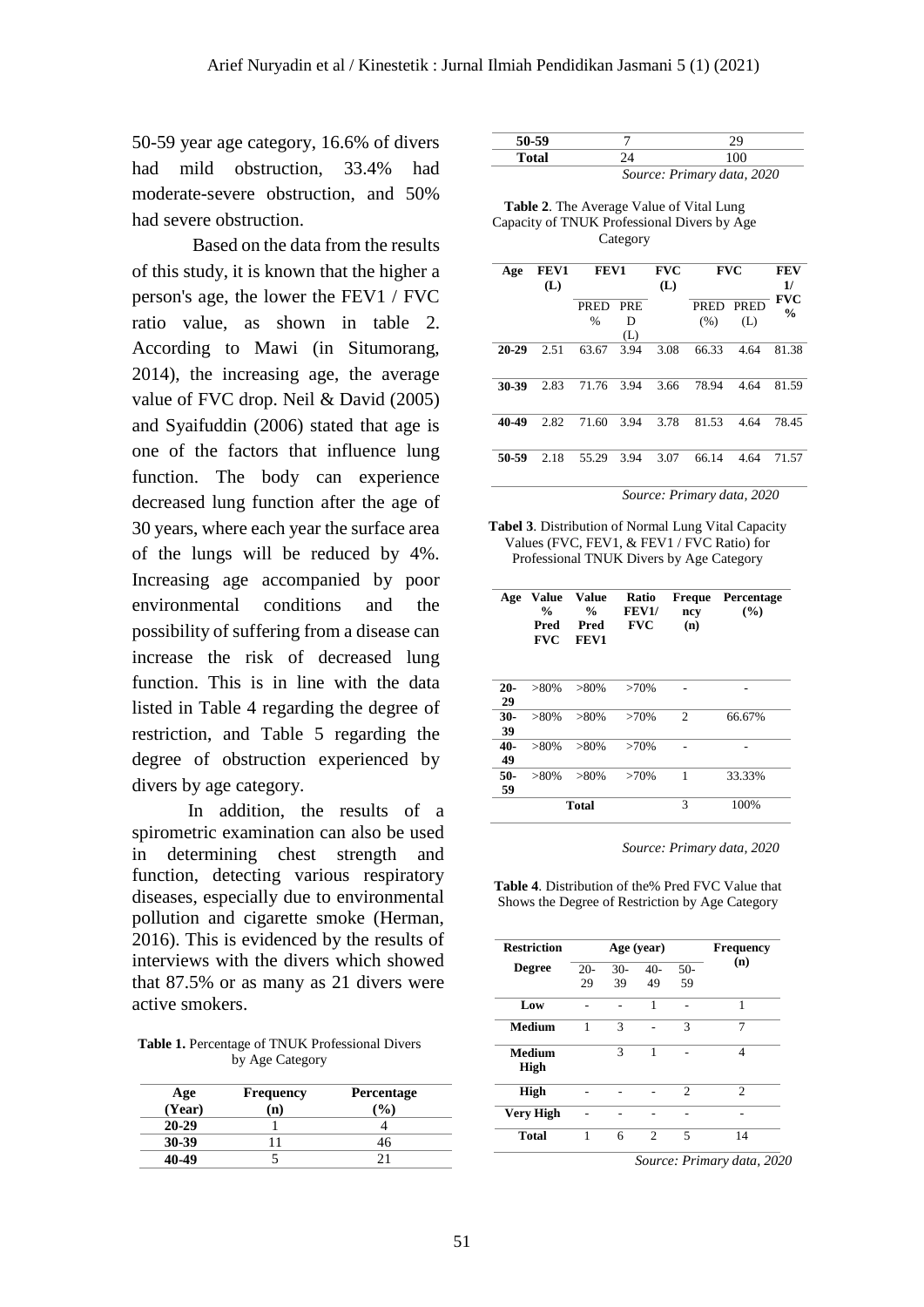

**Fig 1.** Degree of Restriction in Various Age **Categories** 

**Table 5**. Distribution of the% Pred FEV1 Value that Shows the Degree of Obstruction by Age Category

| <b>Obstruction</b> |       | Age (year)  | <b>Frequency</b> |                |     |
|--------------------|-------|-------------|------------------|----------------|-----|
| <b>Degree</b>      | $20-$ | $30-$<br>39 | $40-$            | $50-$<br>59    | (n) |
|                    | 29    |             | 49               |                |     |
| Low                |       | 4           | $\mathfrak{D}$   | 1              | 7   |
| <b>Medium</b>      | 1     | 3           | $\mathfrak{D}$   |                | 6   |
| Medium<br>High     |       | 1           |                  | $\overline{c}$ | 3   |
| High               |       | 1           |                  | 3              | 4   |
| <b>Very High</b>   |       |             |                  |                |     |
| Total              |       | 9           | Δ                | 6              | 20  |

*Source: Primary data, 2020*



**Fig 2.** Degree of Obstruction in Various Age **Categories** 

#### **DISCUSSION**

This research needs to be trial on a broader scale by considering several other variables such as length of time diving, physical fitness level, and daily activity patterns of divers, so that the results become more accurate.

#### **CONCLUSION**

The conclusions of the results of this study indicate that based on the results of the spirometry test, it is known that only 12.5% of professional divers have FVC% pred, FEV1% pred and the FEV1 / FVC ratio are in the normal category, namely two people in the 30-39 year age range, and one person in the 50- 59 years age range. Another 87.5% experienced restriction and obstruction symptoms. The results of this study indicate that the higher the age of the diver, the lower the vital capacity of the lungs, both in terms of volume and vital function. In addition, a factor that may affect the decline in lung vitality is the smoking habit of divers. However, to get maximum or more accurate research results, it is necessary to do in-depth research related to this matter.

#### **REFERENCES**

- Anna, U., Amin Z., & Thufeilsyah, F. (2014). Spirometri. Ina J Chest Crit and Emerg Med. Vol. 1 (1), p.35-38.
- Arikunto, Suharsimi. (2010). Prosedur Penelitian Suatu pendekatan Praktek. Jakarta: Rineka Cipta.
- Bakhtiar, A., Irviana, R. & Tantri E. (2017). Faal Paru Dinamis. Jurnal Respirasi (JR). Vol 3 (3), p.57-64.